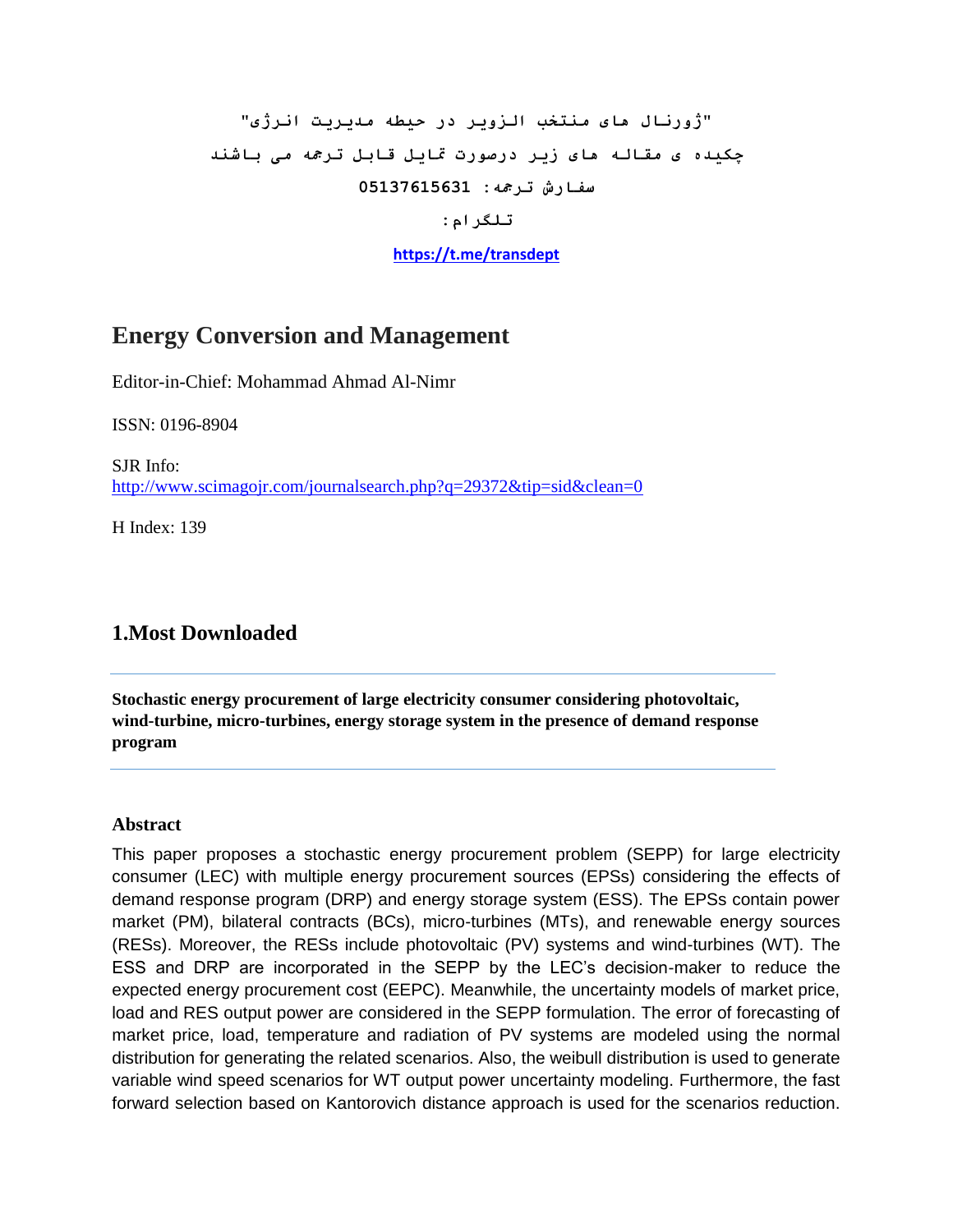Finally, the influences of ESS and DRP on EEPC are investigated, and four case studies are used to illustrate the capability of the proposed SEPP. The obtained results demonstrate the efficiency of the proposed stochastic program.

#### **Download Link:**

<http://www.sciencedirect.com/science/article/pii/S019689041500669X>

### **2. Recent Article**

**Performances' investigation of different photovoltaic water pumping system configurations for proper matching the optimal location, in desert area**

#### **Abstract**

The standard sizing methodology of photovoltaic water pumping system is limited only on how to determine at least the number and type of solar panels required for capturing the needed solar energy, by considering the daily water flow and the total dynamic head. However, the feedbacks following different on-site operating tests proved that the lack of information on the geospatial of the area led to unexpected dysfunctions and failure in the system optimality. Accordingly, any deficiency in the comprehensive feasibility study, regarding the specifics of the soil, the climate, groundwater behavior, water demand/supply balance, technique of irrigation and kind of activity, can be the main hindrance to obtain a reliable system. Through this attempt, the field performance suitability of four different photovoltaic water pumping system configurations, namely; (DC/PVPS1), (DC/PVPS2), (DC/PVPS3) and (DC/PVPS4) have been investigated and discussed, according to the Ghardaia land specifics. Based on the characterization data, obtained following the test carried out on the mentioned configurations, at our PV water pumping test facility, the system performances have been assessed, at different pumping head levels ranging from 10 m until 30 m. In the meanwhile, the hydraulic characteristics have been calculated and the corresponding required peak powers have been estimated, for different dust and thermal losses. Thus, upon the geospatial characteristic distribution of the Ghardaia territory, each system configuration has been optimally matched to the suitable location. The adopted methodology can be an efficient tool to select technically and economically the appropriate system to the suitable area.

#### **Download Link:**

<http://www.sciencedirect.com/science/article/pii/S0196890417308269>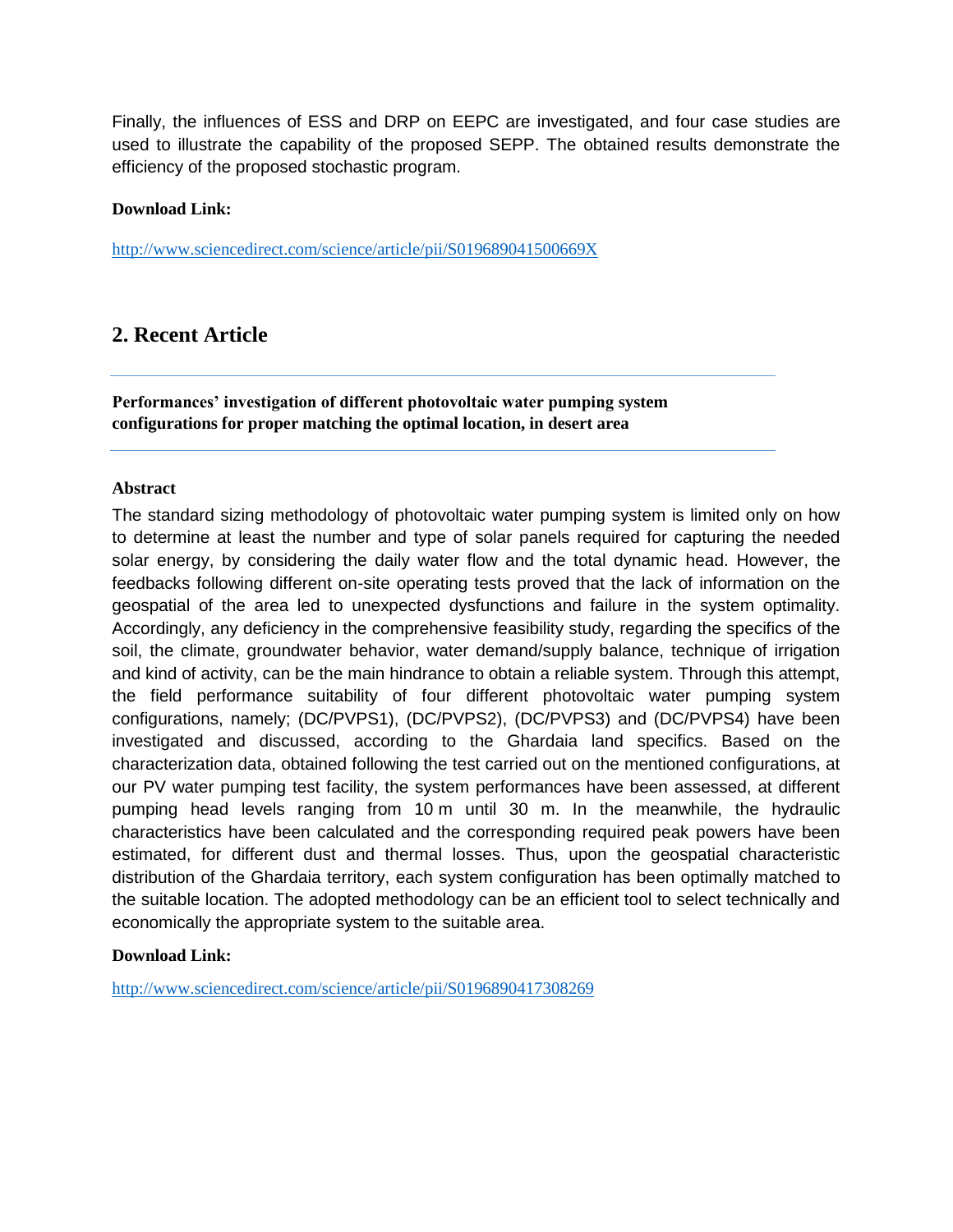### **3. Most Cited**

**Optimal power flow using gravitational search algorithm**

#### **Abstract**

In this paper, gravitational search algorithm (GSA) is proposed to find the optimal solution for optimal power flow (OPF) problem in a power system. The proposed approach is applied to determine the optimal settings of control variables of the OPF problem. The performance of the proposed approach examined and tested on the standard IEEE 30-bus and 57-bus test systems with different objective functions and is compared to other heuristic methods reported in the literature recently. Simulation results obtained from the proposed GSA approach indicate that GSA provides effective and robust high-quality solution for the OPF problem.

#### **Download Link:**

[https://www.scopus.com/record/display.uri?eid=2-s2.0-](https://www.scopus.com/record/display.uri?eid=2-s2.0-84860487415&origin=inward&txGid=c37c4258824bae81c453c637190b2d42) [84860487415&origin=inward&txGid=c37c4258824bae81c453c637190b2d42](https://www.scopus.com/record/display.uri?eid=2-s2.0-84860487415&origin=inward&txGid=c37c4258824bae81c453c637190b2d42)

### **4.Open Access Article**

**مقاالت زیر بصورت کامل قابل دریافت و درصورت متایل قابل ترمجو می باشند**

**Dynamic equation-based thermo-hydraulic pipe model for district heating and cooling systems**

#### **Abstract**

Simulation and optimisation of district heating and cooling networks requires efficient and realistic models of the individual network elements in order to correctly represent heat losses or gains, temperature propagation and pressure drops. Due to more recent thermal networks incorporating meshing decentralised heat and cold sources, the system often has to deal with variable temperatures and mass flow rates, with flow reversal occurring more frequently. This paper presents the mathematical derivation and software implementation in Modelica of a thermo-hydraulic model for thermal networks that meets the above requirements and compares it to both experimental data and a commonly used model. Good correspondence between experimental data from a controlled test set-up and simulations using the presented model was